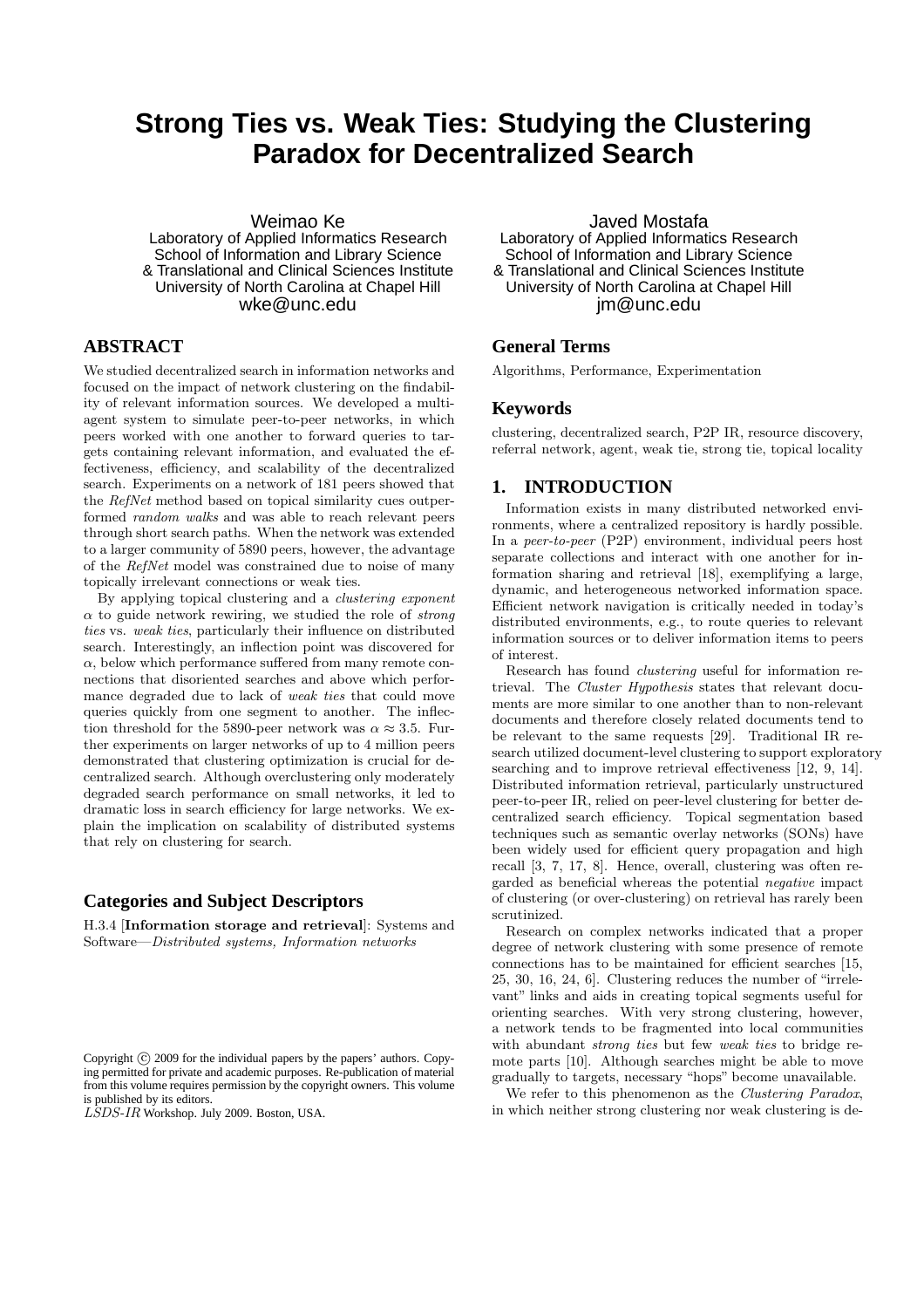sirable. In other words, trade-off is required between strong ties for search orientation and weak ties for efficient traversal. In Granovetter's terms, whereas strong ties deal with local connections within small, well-defined groups, weak ties capture between-group relations and serve as bridges of social segments [10]. The Clustering Paradox, seen in light of strong ties and weak ties, has received attention in complex network research and requires further scrutiny in a decentralized IR context.

In this study, we examined network characteristics and search optimization in a fully decentralized retrieval context. We focused on the effect of network clustering, i.e., strong ties vs. weak ties, on the efficient findability of relevant information sources. Outcome of this research will provide guidance on how an information network can be structured or self-organized to better support efficient discovery of relevant information sources that are highly distributed.

## **2. RELATED WORK**

In an open, dynamic information space such as a peerto-peer network, people, information, and technologies are all mobile and changing entities. Identifying where relevant collections are for the retrieval of information is essential. Without global information, decentralized methods have to rely on local intelligence of distributed peers to collectively construct paths to desired targets.

## **2.1 P2P Information Retrieval**

In some respect, decentralized IR in networks is concerned with the cost of traversing a network to reach desired information sources. Unstructured or loosely structured peer-topeer networks represent a connected space self-organized by individuals with local objectives and constraints, exhibiting a topological underpinning on which all can collectively scale [1, 18].

While federated IR research has made advances in enabling searches across hundreds of repositories, a P2P network usually has a much larger number of participants who dynamically join and leave the network, and only offer idle computing resources for sharing and searching [34]. Usually there is no global information about available collections; seldom is there centralized control or a central server for mediating [18, 8].

Recent years have seen growing popularity of peer-topeer (P2P) networks for large scale information sharing and retrieval [18]. With network topology and placement of content tightly controlled, structured peer-to-peer networks have the advantage of search efficiency [27, 21, 5, 19, 26]. However, their ability to handle unreliable peers and a transient population was not sufficiently tested. Unstructured overlay systems work in an indeterministic manner and have received increased popularity for being fault tolerant and adaptive to evolving system dynamics [18, 8].

As the peer-to-peer paradigm becomes better recognized for IR research, there have been ongoing discussions on the applicability of existing P2P search models for IR, the efficiency and scalability challenges, and the effectiveness of traditional IR models in such environments [33]. Some researchers applied Distributed Hashing Tables (DHTs) techniques to structured P2P environments for distributed retrieval and focused on building an efficient indexing structure over peers [5, 19, 26]. Others, however, questioned the sufficiency of DHTs for dealing with high dimensionality of

IR in dynamic P2P environments [3, 18, 17]. For information retrieval based on a large feature space, which often requires frequent updates to cope with a transient population, it is challenging for distributed hashing to work in a traffic- and space-efficient manner.

## **2.2 Clustering and Decentralized Search**

In recent years, topical segmentation based techniques such as semantic overlay networks (SONs) have been widely used for P2P IR, in which peers containing similar information formed semantic groups for efficient searches [3, 7, 28, 17, 20]. Clustering, often in the form of hierarchical segments, was the key idea for bringing similar peers together in a more organized way so that topically relevant peers or information sources can be quickly identified. Existing P2P IR research, however, often assumed the unitary benefit of clustering and rarely scrutinized its potential negative impact on decentralized search.

Research on complex networks has found that efficient searching in some properly clustered networks is more promising than in others. Kleinberg (2000) studied decentralized search in small world using a two dimensional model, in which peers had rich connections with immediate neighbors and sparse associations with remote ones [15]. The probability  $p_r$  of connecting to a neighbor beyond the immediate neighborhood was proportional to  $r^{-\alpha}$ , where r was the topical (search) distance between the two and  $\alpha$  a constant called  $clustering$  exponent<sup>1</sup>. It was shown that only when clustering exponent  $\alpha = 2$ , search time (i.e., search path length) was optimal and bounded by  $c(\log N)^2$ , where N was the network size and  $c$  was some constant [15].



Figure 1: Network Clustering

The *clustering exponent*  $\alpha$ , as shown in Figure 1, describes a correlation between the network (topological) space and the search (topical) space [15, 6]. When  $\alpha$  is large, weak ties (long-distance connections) are rare and strong ties dominate [10]. The network becomes highly segmented. When  $\alpha$ is small, connectivity has little dependence on topical closeness – local segments become less visible as the network is built on increased randomness. In this way, the *clustering* exponent  $\alpha$  influences the formation of local clusters and overall network clustering.

It was further demonstrated that optimal value of  $\alpha$  for search depends on dimensionality of the search space. Specif-

<sup>&</sup>lt;sup>1</sup>The *clustering exponent*  $\alpha$  is also known as the *homophily* exponent [30, 24].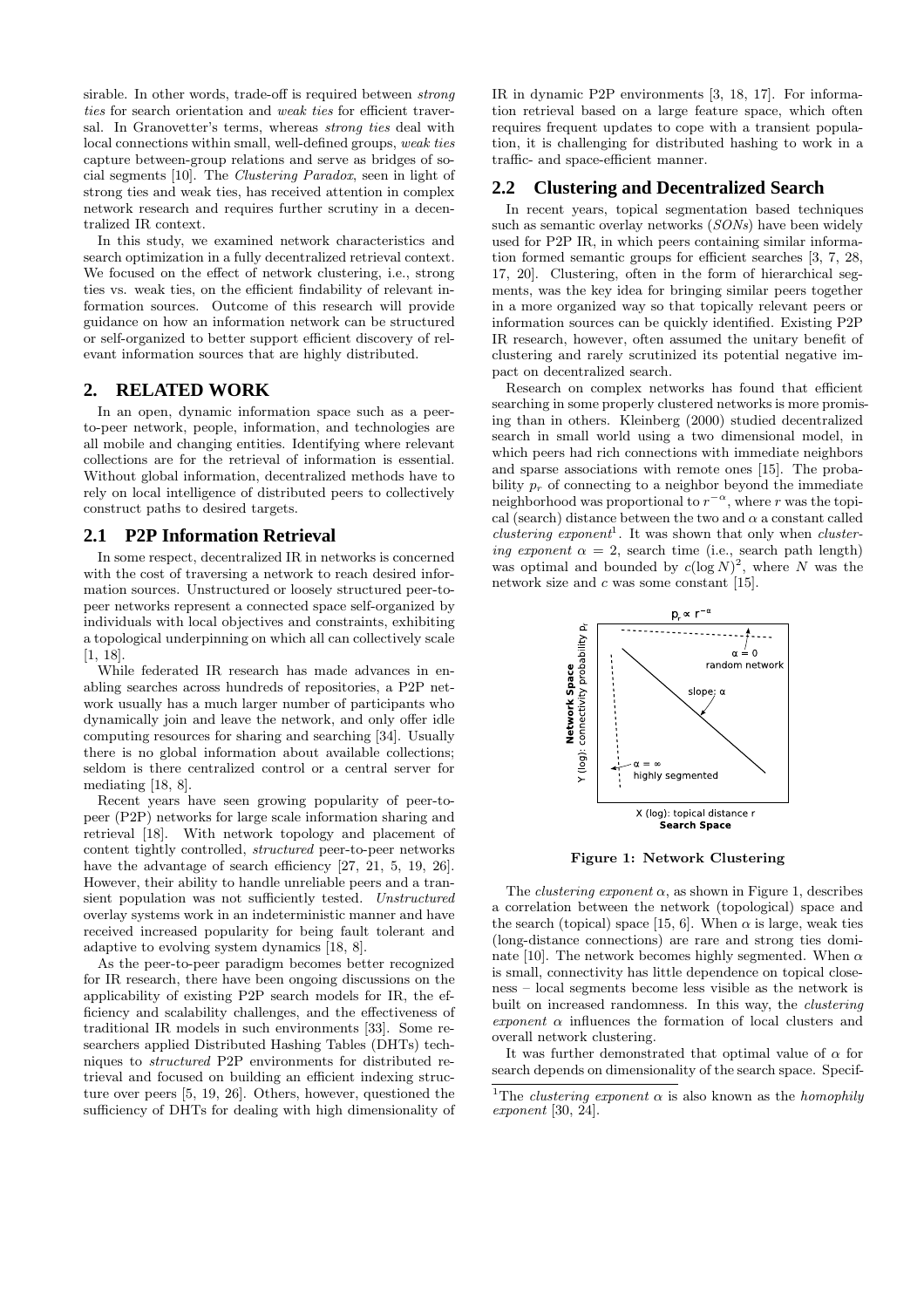ically, when  $\alpha = d$  on a d-dimension space, decentralized search is optimal. Further studies conducted by various research groups have shown consistent results [30, 16, 24, 6]. These findings require closer scrutiny in an IR context where some assumptions might be voilated, e.g, when orthogonal feature dimensions cannot be precisely defined.

# **3. APPROACH OVERVIEW**

We have developed a decentralized search architecture named RefNet for finding distributed information sources in a simulated networked environment. We relied on multiagent systems to study the problem of decentralized search and focused on the impact of clustering in an information retrieval context. Similar agent-based approaches have been adopted by various research groups to study efficient information retrieval, resource discovery, service location, and expert finding in decentralized peer-to-peer environments [25, 32, 36, 35]. One common goal was to efficiently route a query to a relevant agent or peer<sup>2</sup>. We illustrate the conceptual model in Figure 2 and elaborate on major components.

Assume that agents or peers, representatives of information seekers, providers (sources), and mediators, reside in an  $n$  dimensional space. An agent's location in the space represents its information topicality. Therefore, finding relevant sources for an information need is to route the query to agents in the relevant topical space. To simplify the discussion, assume all agents can be characterized using a twodimensional space. Figure 2 visualizes a 2D representation of the conceptual model. Let agent  $A_u$  be the one who has an information need whereas agent  $A_v$  has the relevant information. The problem becomes how agents in the connected society, without global information, can collectively construct a short path to  $A_v$ . In Figure 2, the query traverses a referral chain  $A_u \to A_b \to A_c \to A_d \to A_v$  to reach the target. While agents  $A_b$  and  $A_d$  help move the query on the horizontal dimension, agent  $A_c$  primarily works on the vertical dimension and has a remote connection for the query to jump.



Figure 2: Conceptual Model of RefNet. A circle represents an agent or peer. The black/white segments of each circle illustrate agent representation according to its topical dimensions (coverage).

# **3.1 Local Indexing & Classification**

For decentralized search, direction matters. Pointing to the right direction to the relevant topical space means the

agents or peers have some ability to differentiate items on certain dimensions. For instance, one should be able to tell if a query is related to mathematics or not in order to route the query properly on that dimension. Each agent derives clusters or major topics from its local information collection through *document clustering*<sup>3</sup>. The local index provides the basis of an agent's "knowledge" and enables abstraction of queries. Now, when a query is routed to it, the agent will be able to tell what it is about and assign a label to it through query classification based on identified clusters [23]. The label associated with the query serves as a clue for potential referral directions.

#### **3.2 Neighbor Selection**

Pointing to the right direction also requires that each agent or peer knows which neighbor(s) should be contacted given a labeled query. Therefore, there should be a mechanism of mapping classification output to a potential good neighbor. By good neighbor, we mean agents on a short path to the targeted information space – either the neighbor is likely to have a relevant information collection to answer the query directly or in a neighborhood closer to relevant targets. Agents explore their neighborhoods through interactions and develop knowledge of who serves or connect to what types of information collections.

#### **3.3 Network Clustering and Rewiring**

Network topology plays an important role in decentralized search. Topical segmentation based techniques such as semantic overlay networks (SONs) have been widely used for efficient peer-to-peer information retrieval [8]. Through selforganization, similar peers form topical partitions, which provide some association between the topological (network) space and the topical space to guide searches. Research has found that such an association, in the form of a *clustering exponent*  $\alpha$  that defines an inverse relationship between connectivity probability and topical distance, is critical for efficient navigation in networks without global information [15, 16, 6]. The RefNet framework has a mechanism for clustering-based rewiring, which influences the balance of strong ties vs. weak ties for efficient routing, as illustrated in Figure 1.

# **4. ALGORITHMIC DETAIL**

In the previous section, we proposed and described a conceptual model for decentralized search of relevant information sources. Figure 3 illustrates how various components work together within each agent. This section will elaborate on specific algorithms used in the RefNet model for decentralized search.

We used the Vector-Space Model (VSM) for information (document and query) representation [2]. Given that information is highly distributed, a global thesaurus was not assumed. Instead, each agent had to parse information items it individually had and produced a local thesaurus. This thesaurus was then used to represent each information item using the TF\*IDF (Term Frequency \* Inverse Document

 $2$ In this paper, the terms *agent* and *peer* are exchangeable.

<sup>3</sup>Note that document clustering refers to mining a peer's local collection of documents to identify significant topics and topical overlap whereas network clustering is to determine how similar peers connect to each other to form groups and is the main focus of this study.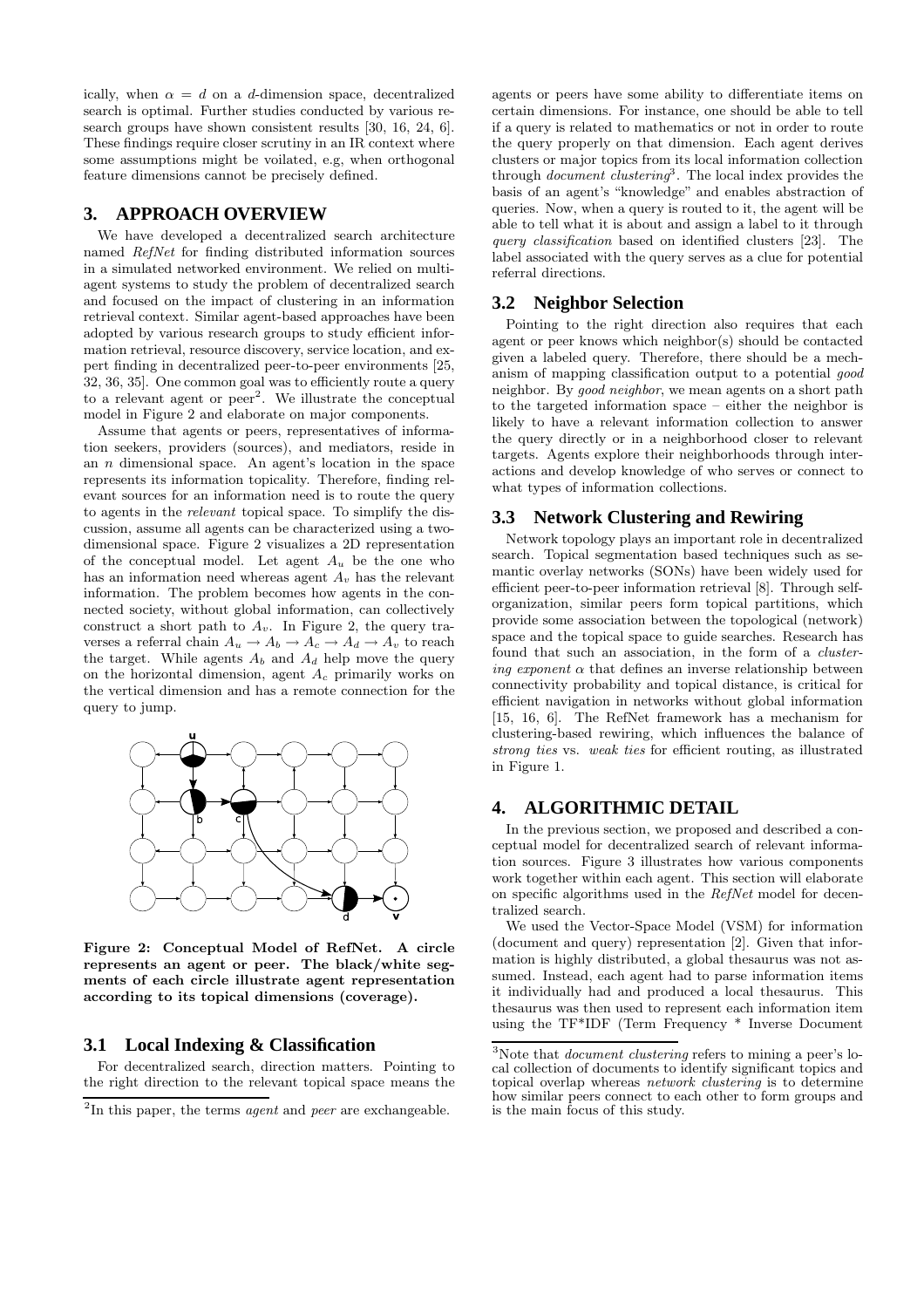

Figure 3: Agent Internal View

Frequency) weighing scheme. Note that for the DF component of TF\*IDF, values were computed within the information space of an agent. This was to follow the assumption that global information was not available to individuals and it is impossible to aggregate all documents in the network to get global DF values.

Provided TF\*IDF representation, pair-wise similarity values were computed based on the Cosine coefficient that measures cosine of the angle between a pair of vectors [2]. For document clustering, we used the well-known K-means method based on cosine similarities [11].

Section 4.1 elaborates on a centroid-based method for query classification. Section 4.2 introduces a single-perceptron neural network (NN) algorithm for neighbor relevance prediction given query classification output. Section 4.3 discusses the formula for rewiring based on a clustering exponent  $\alpha$ . For comparison, we also adopted a Random Walk model. The only difference was that in Random Walk, an agent simply ignored the neighbor selection step in Section 4.2 and forwarded a query to a random neighbor.

#### **4.1 Centroid-based Query Classification**

Given limited information each agent has, many widely appreciated classification methods, such as the Support Vector Machine (SVM), require a fair amount of training data and are therefore not applicable [23]. In this study, we used a simple centroid-based approach that produced competitive decentralized search results on a benchmark news collection [13].

Suppose an agent had  $k$  identified clusters/classes. Each class,  $c \in [c_1, c_2..c_k]$ , contained a set of documents  $[d_1, d_2..d_n]$ . Let  $W_{d|i}$  denote the weight of the  $i^{th}$  term in document d. The weight of the  $i^{th}$  term in class centroid c was computed by:

$$
W_{c|i} = \frac{\sum_{d=1}^{n_c} W_{d|i}}{n_c} \tag{1}
$$

where  $n_c$  was the number of documents in class c. To classify a query, the query was first locally vectorized using the TF\*IDF method and then compared to each class using the cosine similarity measure. The relevance of the classes to the query was sorted using the similarity scores.

#### **4.2 Neural-Net for Neighbor Prediction**

After query classification, the relevance (or similarity) of a query to each class was known. The topical relevance scores were then used to infer which neighbor was the best neighbor to contact if the current agent did not have rele-

vant information. We assumed that the association between the classification output (a vector of topics' relevance scores) and the prediction (a vector of neighbors' relevance scores) is linear. A single perceptron neural network (NN) is suitable for the estimation of linear associations [23]. In this study, we implemented a feedforward perceptron NN with backprop and a sigmoid signal transfer function (please refer to [22] for details). To initialize learning, agents interact with their neighbors and learn about their topicality by using local documents as queries.

## **4.3 Peer Clustering and Network Rewiring**

We introduced a clustering exponent  $\alpha$  to rewire (reconnect peers through self-organization) a network and studied its impact on decentralized search. First, for each peer, some random peers were picked and added to its existing neighbors. Then, the current peer  $(i)$  queried all these neighbors  $(j)$  to determine their topical distance  $r_{ij}$  by sending them local documents as queries. Finally, the following connectivity probability function was used by the peer to decide who should remain as neighbors:

$$
P_{ij} \propto r_{ij}^{-\alpha} \tag{2}
$$

where  $\alpha$  is the *clustering exponent* (or *homophily expo*nent) and  $r_{ij}$  the pairwise topical distance. The finalized neighborhood size depended on the number of neighbors before rewiring. With a positive  $\alpha$  value, the larger the topical distance, the less likely two peers will connect. Large  $\alpha$  values lead to a highly clustered network while small values produce many topically remote connections or weak ties.

#### **5. EXPERIMENTAL SETUP**

We constructed a peer-to-peer network by using a large scholarly communication data collection and treating each unique scholar as a peer, who possessed a local collection of documents published by the scholar (author). The task involved finding a peer with relevant topic(s) in the network, given a query. Applications of this framework include, but are not limited to, distributed IR, P2P resource discovery, expert location in work settings, and reviewer finding in scholarly networks. However, we focused on the general decentralized search problem in large networked environments.

#### **5.1 Data Collection**

Data used in the experiments were from the TREC Genomics track 2004 benchmark collection, a Medline subset of about 4.5 million citations from 1994 to 2003. The data collection included metadata about publication titles, abstracts, and authors. We chose six scholars in the medical informatics domain and identified their direct co-authors  $(1^{st}$  degree) who published 10 to 80 articles in the TREC collection, resulting in a small network of 181 peers. Then the network was extended to the  $2^{nd}$  degree (co-authors' coauthors) to total 5890 peers for experiments on a larger scale. Both networks had a diameter (the longest of all shortest pairwise paths) of 8 and roughly followed a power-law degree distribution with irregularities on the tail. For each peer, which represented a scholar/author, all articles (with titles and abstracts) authored or co-authored by the scholar were loaded as the local information collection.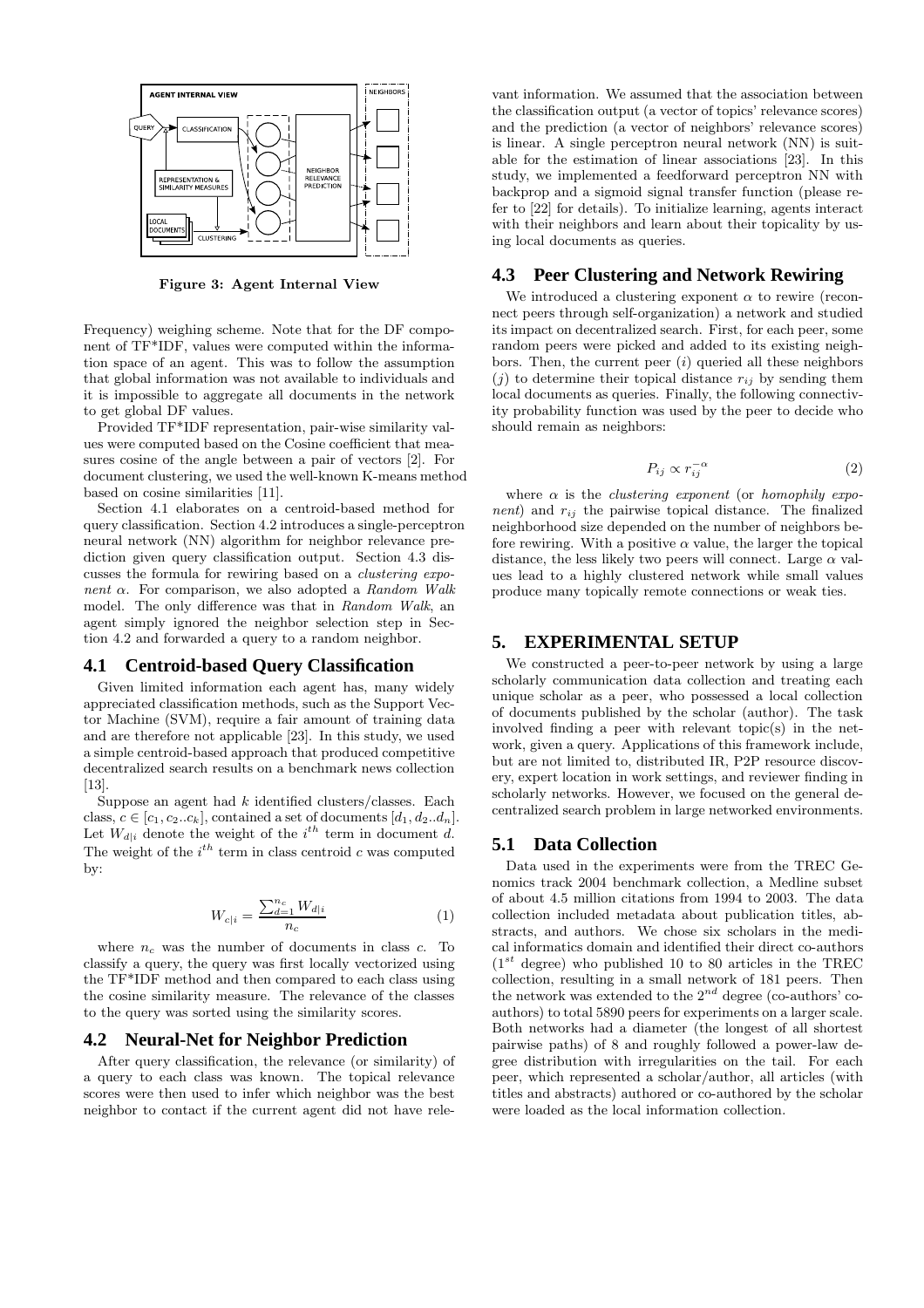# **5.2 Relevant Peers and Tasks**

Relevant peers or information sources are considered few, if not rare, given a particular information need. To operationalize it, we defined a relevant peer as one of those who have the most similar information to a query. Specifically, we considered those scholars whose topical (cosine) similarity to a given query was ranked above the fifth percentile. Hence, for evaluation purposes, peers were sampled to estimate a threshold similarity score for each query, which was then used in experiments to judge whether a relevant peer had been found. We retrieved citations to articles published in the Journal of the American Medical Informatics Association (JAMIA) in the Genomics track collection and used all (498) articles with titles and abstracts as simulated queries.

#### **5.3 Software and Hardware Setup**

We developed a multi-agent system called RefNet, which takes advantage of the JADE [4] agent platform and the Weka machine learning framework [31]. RefNet has integrated the two major software packages (both in Java) to facilitate research experiments on decentralized search in networked environments.

Experiments were conducted on a Linux cluster of 9 nodes, each has Dual Intel Xeon e5405 (2.0 Ghz) Quad Core Processors (8 processors), 8 GB fully buffered system memory, and a Fedora 7 installation. The nodes were connected internally through a dedicated 1Gb network switch. The agents were equally distributed among the 72 processors, each of which loaded an agent container in Java, reserved 1GB memory, and communicated to each other. The Java Runtime Environment version for this study was  $1.6.0\text{-}07$ .

#### **5.4 Simulation Procedures**

We ran experiments on the proposed RefNet model and a random-walk model and conducted comparative analyses. In both models, agents tried to forward a query to one another until one of the following conditions was met: 1) a relevant peer was found, or 2) the search path length reached its defined maximum. When concluded, the query would follow the search path in the reverse order back to the querying peer. Multiple runs were conducted in each parameter configuration. In each run, the 498 queries were submitted to the network one after another.

After experiments on initial co-authorship networks, we introduced the *clustering exponent*  $\alpha$  to rewire the networks and studied its impact on decentralized search. Twenty random peers were added to each existing neighborhood, which was finalized based on the connectivity probability function defined in Section 4.3. It was further required that the final neighborhood size, for each peer, was in the range between 3 and 100.

## **5.5 Evaluation**

The dependent variables of this study were effectiveness and efficiency of decentralized searches. We used completion rate of all tasks to measure retrieval effectiveness,  $R_c = \frac{N_S}{N_T}$ , where  $N_T$  is the total number of queries and  $N_S$  the number of them with a relevant peer found within given parameter limits.

For efficiency, the maximum search path length  $L_{max}$  was controlled in each experiment and the actual path length of each task was measured. We computed average length of all

searches in each experiment run, i.e.,  $\bar{L} = \frac{\sum_{i=1}^{N} L_i}{N_T}$ , where  $L_i$  was the path length of the  $i_{th}$  query and  $N_T$  the total number of queries. With shorter path lengths, the entire distributed system is considered more efficient given fewer peers involved in computation.

For scalability, we ran experiments on different network sizes: 181 peers and 5890 peers. Effectiveness vs. efficiency patterns were compared. Various *clustering exponent*  $\alpha$  values were controlled in experiments to examine its impact on the above variables. We further investigated the scaling of clustering impact in very large networks of up to 4 million peers based on synthetic data.

# **6. EXPERIMENTAL RESULTS**

In this section, we present effectiveness and efficiency results on initial and rewired networks of 181 and 5890 peers, focus on the impact of clustering on decentralized search, and examine how the impact of network clustering scales.

## **6.1 181-Peer Network**



Figure 4: Completion Rate (Y) vs. Path Length (X) on 181 Peers

Figure 4 shows experimental results on 181-peers networks. With the initial network (dotted lines), the RefNet model consistently outperformed random walks, especially within small path lengths. For instance, within two hops, RefNet already achieved a completion rate of more than 50% while random-walk was still at 20%. Increasing the path length helped both models but neither reached a completion rate higher than 90%, suggesting that there were particular characteristics of the initial network that disoriented some searches after a long path.

Clustering analysis, as plotted in Figure 5 (a) on log/log coordinates, showed that the association between connectivity frequency and topical distance has a power-law region (in the middle) with irregularities. We believe that  $RefNet$ searches were well guided by the network in most instances (when routed through peers with regular clustering-guided connections) but was lost in others (disoriented in regions where irregular connections dominated).

To demonstrate potential utility of network clustering, we rewired the network (throug self-organization) based on the connectivity probability function described in Section 4.3. Experimental results with clustering exponent  $\alpha = 3.0$  are shown as solid lines in Figure 4, in which proper network clustering better guided RefNet search and further improved the results – a higher than 95% completion rate was already achieved at max search path length 20 (Figure 4 (a)) or average path length 5 (Figure 4 (b)).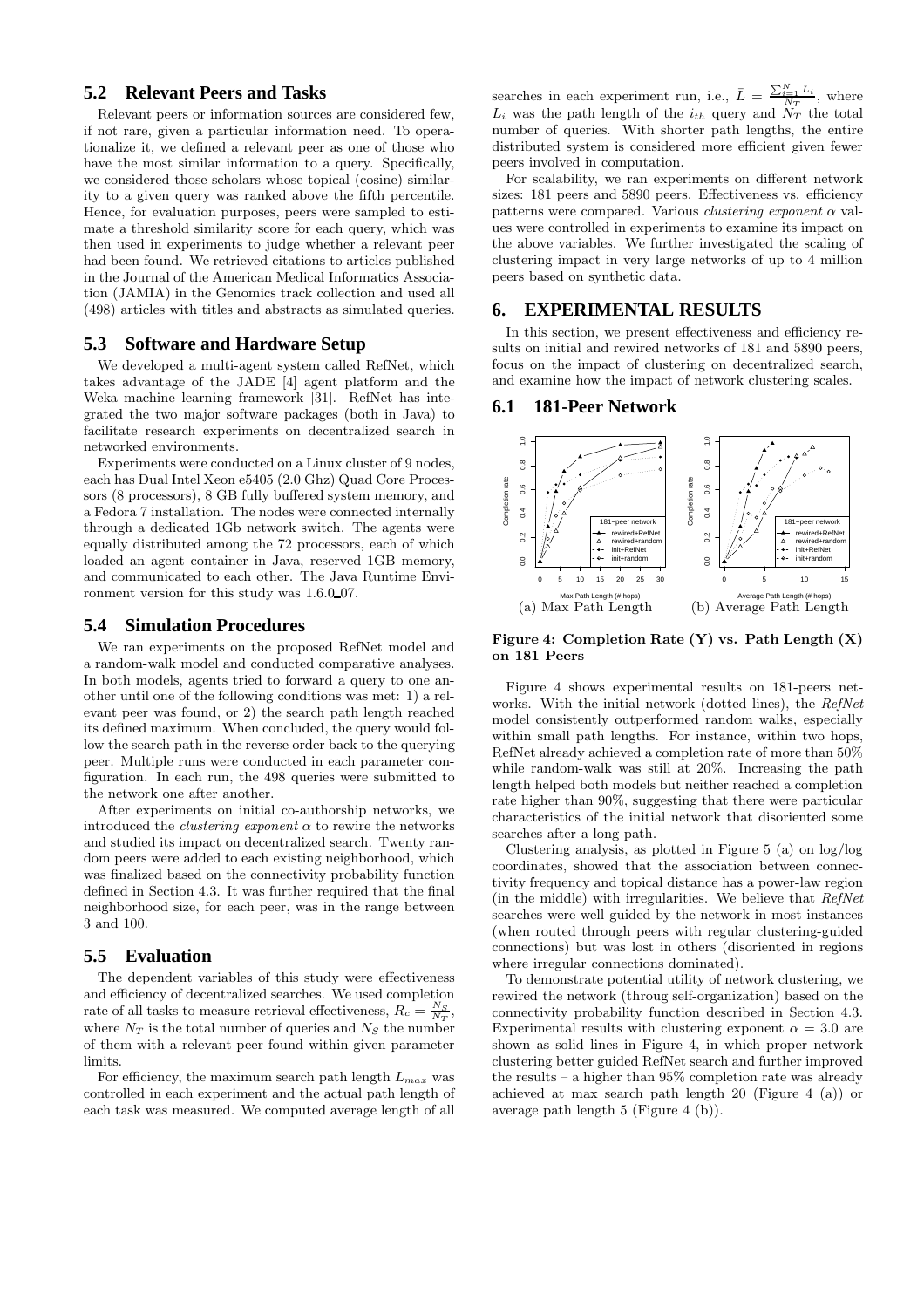

Figure 5: Initial Network Clustering: Connectivity (Y) vs. Topical Distance (X). Compare to Figure 1.

#### **6.2 5890-Peer Network**

On the initial 5890-peer network, experimental results indicated that the RefNet model had limited advantage over random walk, as shown by dotted lines in Figures 6 (a) and (b). Further analysis revealed that the network was insufficiently clustered. As shown in Figure 5 (b) on log/log coordinates, the correlation between connectivity and topical distance departed quite a bit from a power-law function (linear on log/log) with which efficient searches can be wellguided [15, 16, 24]. The curve suggests that there were too many topically remote connections that disoriented searches as peers were more likely to connect to topically irrelevant neighbors.



Figure 6: Completion Rate  $(Y)$  vs. Path Length  $(X)$ on 5890 Peers

Again, we used the method discussed in Section 4.3 to fine tune the 5890-peer network for a proper level of clustering. As shown by solid lines in Figure 6, given clustering exponent  $\alpha = 4.0$ , the *RefNet model* performed much better and achieved above 90% completion rate within a max path length of 40 (Figure 6 (a)) and with an average path length of about 10 (Figure 6 (b)).

## **6.3 Impact of Clustering**

In the results above, we have demonstrated that some level of network clustering improved decentralized search of relevant peers or information sources. It is unclear yet how much clustering is enough or how much is too much. Setting max search path length at 10, experiments based on various clustering exponent  $\alpha$  values on the 5890-peer network produced results shown in Figures 7 (a) and (b).

Given a constant max search path length at 10, Figure 7 (a) shows completion rate vs. clustering exponent  $\alpha$  results,



Figure 7: Impact of Clustering Exponent  $\alpha$  (X)

in which best completion rate was achieved at  $\alpha \approx 3.5$ , which also enabled optimal search path length in Figure 7 (b). Both smaller and larger  $\alpha$  values resulted in less optimal searches. As discussed, smaller  $\alpha$  values produced less visible topical segments and more remote connections that disoriented searches. Larger  $\alpha$  values, on the other hand, led to an over-clustered and fragmented network without sufficient *weak ties* for searches to move fast.

This result, obtained in a decentralized information retrieval context, is consistent with findings from previous research on complex networks with simpler representations of the search (topical) space [15, 16, 24]. The Clustering Paradox suggests that when we use clustering-based techniques (e.g., topical segmentation and semantic overlay in P2P networks), some balance between strong ties and weak ties should be maintained.

Previous research also suggested that the optimal clustering exponent (the absolute value) is equal to the number of dimensions that describe topical distances among peers [15, 16]. We observed that the 181-peer network was optimal at  $\alpha \approx 3.0$ . With a larger number of peers and more diverse contents, the 5890-peer network seemed to require a little higher dimensionality to accurately depict all pairwise relationships, thus a slightly larger optimal clustering exponent  $\alpha \approx 3.5.$ 

# **6.4 Scaling of Clustering Impact**

One may argue that the impact of network clustering on decentralized search is small especially in the case of overclustering – in Figure 7, for instance, there were roughly  $10\%$ loss in completion rate (effectiveness) and an increase of 1 in average search path length (efficiency) when  $\alpha$  increased from 3.5 (optimum) to 5.0. Nonetheless, we will show in very large networks, the Clustering Paradox has a huge impact on search efficiency.

Relying on a 2-dimensional network model used in previous research [15, 16, 6], we ran decentralized search simulations on various network size scales  $N \in [10^4, ..., 4 \times 10^6]$ and with clustering exponent  $\alpha \in [0, 4]$  (see [15] for detailed configurations). Results indicated that while optimum  $\alpha$  approaches 2 with increased network size, there is a dramatic constrast between optimal clustering and overclustering in very large networks (see steeper curves in log-transformed Figure 8).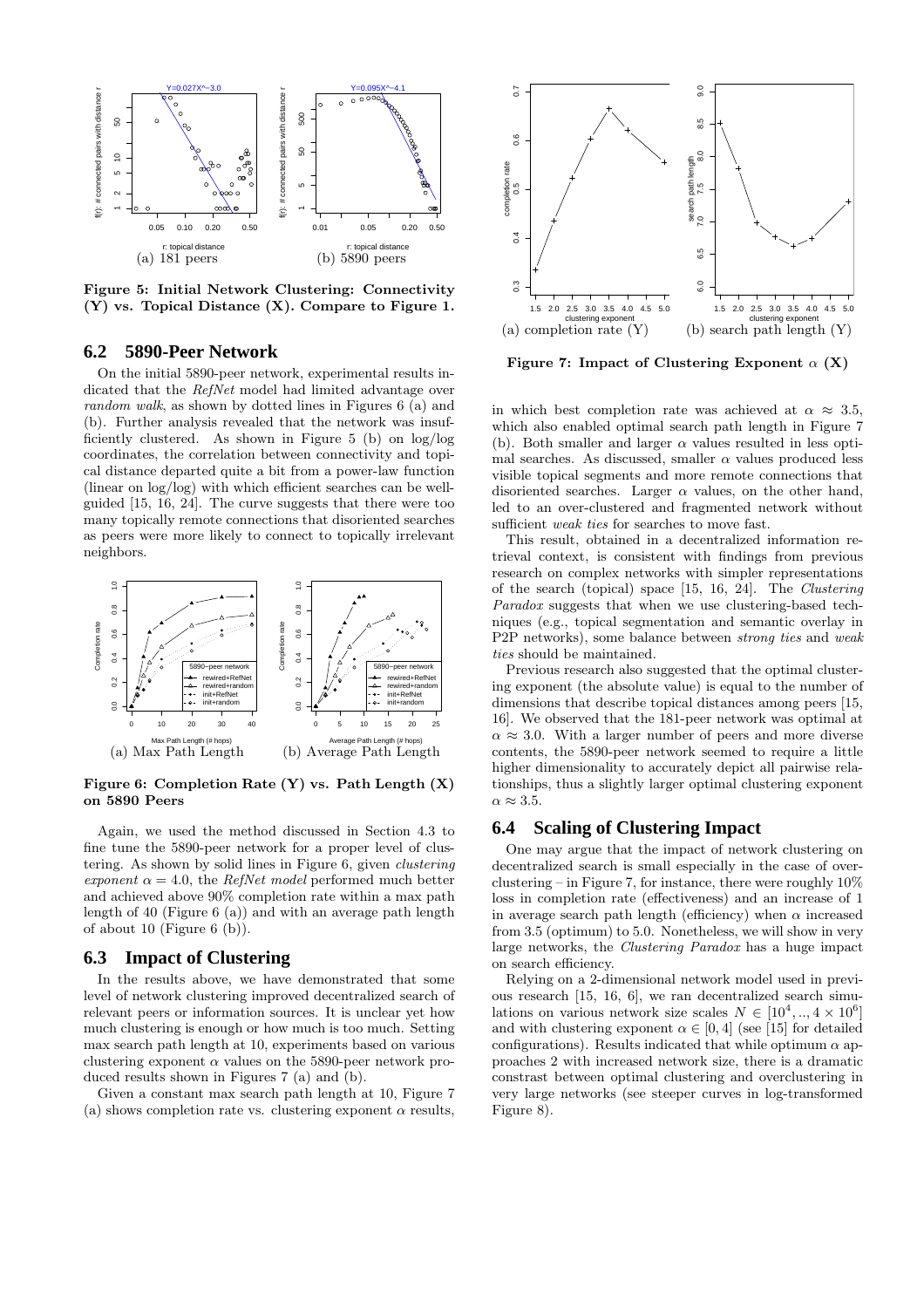

Figure 8: Scaling of Clustering Impact (100% completion rate). Note that search path length (Y) is log transformed.

On smaller scales (e.g., in the  $10^4$ -peer network), as shown in Figure 8, optimization curves are much flatter. Overclustering in small networks only resulted in a moderate increase of search path length. However, in the network of four million peers, as shown in Figure 8, when  $\alpha$  increased from  $2$ (nearly optimum) to 4, the average search path length increased from roughly 80 to more than 700 – a huge loss in search efficiency. Seen in this light, methods achieving good results on small or medium network sizes will not necessarily function well on large scales. Little performance disadvantage in small networks might become too big to ignore in large networks. Scrutiny of the Clustering Paradox for network optimization is crucial for scalability of decentralized search.

#### **7. CONCLUSION**

In this paper, we presented a multi-agent framework for information retrieval in distributed networked environments and focused on the impact of network clustering on decentralized search. Particularly, we studied search optimization in the face of the Clustering Paradox, in which either too little or too much clustering leads to degraded findability of relevant information sources. Experiments showed that the similarity based RefNet model outperformed random walks on the initial 181-peer network and did not show much advantage on the initial 5890-peer network, which was shown to have too many topically remote connections or weak ties that disoriented searches.

By introducing a *clustering exponent*  $\alpha$  to guide network rewiring, we studied the impact of clustering and found that a balanced level of network clustering produced optimal results. Particularly, in the network of 5890 scholars, relevant peers were best findable at  $\alpha \approx 3.5$ . Smaller  $\alpha$  values resulted in less visible topical segments and many remote connections that disoriented searches. Larger  $\alpha$  values, on the other hand, led to an over-clustered and fragmented network with rich strong ties but scant weak ties for searches to move fast.

Further experiments on various larger networks of up to 4 million peers demonstrated that clustering optimization

is crucial for decentralized search. Although overclustering only moderately degraded search performance on small networks, it led to dramatic loss in search efficiency for large networks. So did weak clustering. Search methods that work well on small scales might function badly in large networks, in which little performance disadvantage in small networks might become too big to ignore. As many research rely on clustering for decentralized search (e.g., in semantic overlay networks for P2P), scrutiny of the Clustering Paradox is crucial for scalability of existing methods.

## **Acknowledgments**

We appreciate valuable discussions with Gary Marchionini, Munindar P. Singh, Diane Kelly, Jeffrey Pomerantz, and Simon Spero, and constructive comments from LSDS-IR'09 reviewers. We thank the NC Translational and Clinical Sciences (TraCS) Institute for support.

#### **8. REFERENCES**

- [1] L. A. N. Amaral, A. Scala, M. Barthélémy, and H. E. Stanley. Classes of small-world networks. Proceedings of the National Academy of Sciences of the United States of America, 97(21):11149–11152, 2000.
- [2] R. Baeza-Yates and B. Ribeiro-Neto. Modern Information Retrieval. Addison Wesley Longman Publishing, 2004.
- [3] M. Bawa, G. S. Manku, and P. Raghavan. Sets: search enhanced by topic segmentation. In SIGIR '03: Proceedings of the 26th annual international ACM SIGIR conference on Research and development in informaion retrieval, pages 306–313, New York, NY, USA, 2003. ACM.
- [4] F. L. Bellifemine, G. Caire, and D. Greenwood. Developing Multi-Agent Systems with JADE (Wiley Series in Agent Technology). John Wiley & Sons, 2007.
- [5] M. Bender, S. Michel, P. Triantafillou, G. Weikum, and C. Zimmer. Improving collection selection with overlap awareness in p2p search engines. In SIGIR '05: Proceedings of the 28th annual international ACM SIGIR conference on Research and development in information retrieval, pages 67–74, New York, NY, USA, 2005. ACM.
- [6] M. Boguñá, D. Krioukov, and K. C. Claffy. Navigability of complex networks. Nature Physics, 5(1):74 –80, 2009.
- [7] A. Crespo and H. Garcia-Molina. Semantic overlay networks for p2p systems. In Agents and Peer-to-Peer Computing, pages 1–13, 2005.
- [8] C. Doulkeridis, K. Norvag, and M. Vazirgiannis. Peer-to-peer similarity search over widely distributed document collections. In LSDS-IR '08: Proceeding of the 2008 ACM workshop on Large-Scale distributed systems for information retrieval, pages 35–42, New York, NY, USA, 2008. ACM.
- [9] G. Fischer and A. Nurzenski. Towards scatter/gather browsing in a hierarchical peer-to-peer network. In P2PIR '05: Proceedings of the 2005 ACM workshop on Information retrieval in peer-to-peer networks, pages 25–32, New York, NY, USA, 2005. ACM.
- [10] M. S. Granovetter. The strength of weak ties. American Journal of Sociology, 78(6):1360–1380, May 1973.